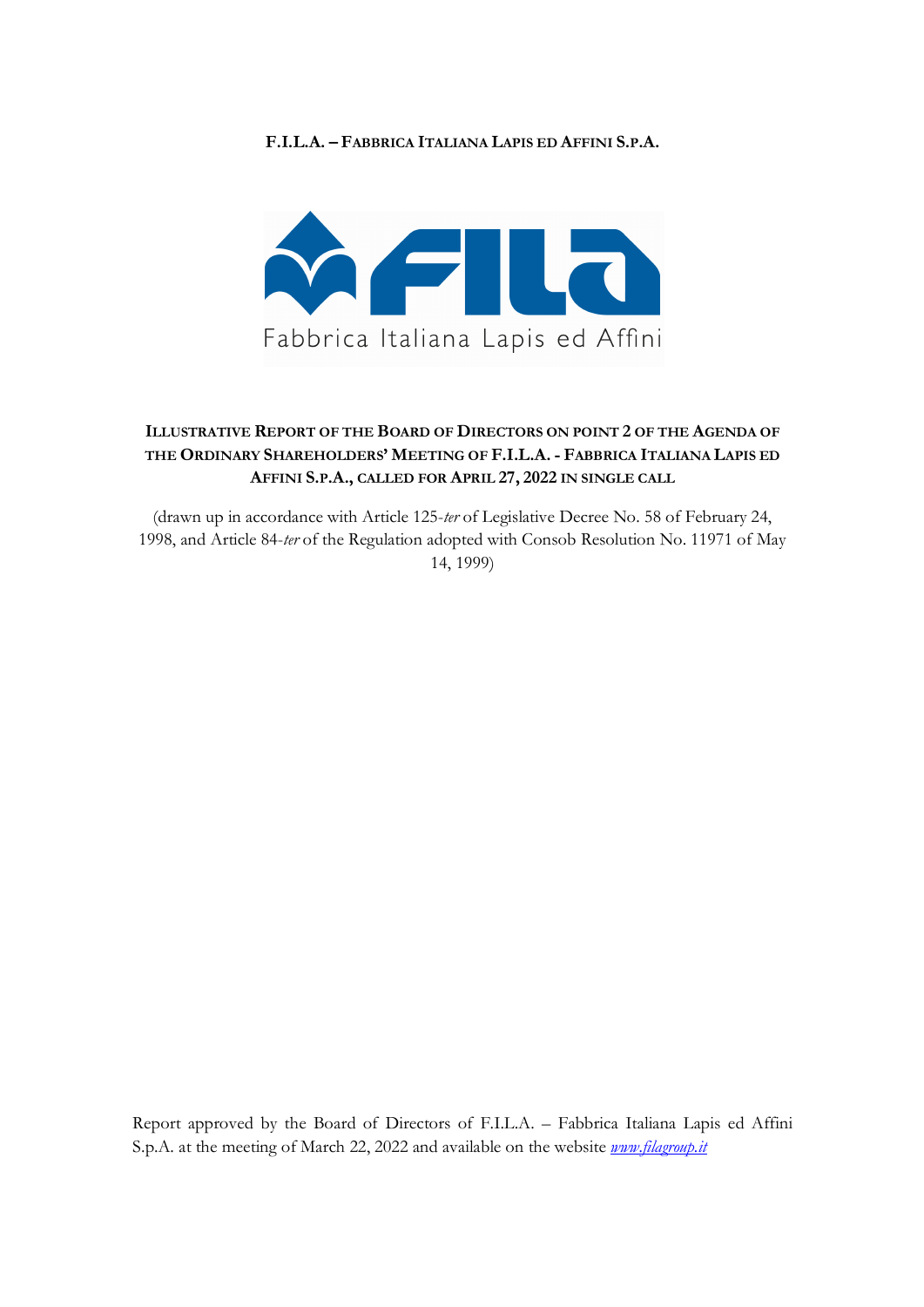**Point 2 on the Agenda of the Ordinary Shareholders' Meeting of F.I.L.A. - Fabbrica Italiana Lapis ed Affini S.p.A., called for April 27, 2022 in single call:**

- 1. **Remuneration Policy and Report:**
	- 1.1 **approval of the first section of the Remuneration Policy and Report (i.e. remuneration policy for the year 2022) as per Article 123-ter, paragraphs 3-bis and 3-ter, of Legislative Decree No. 58 of February 24, 1998;**
	- 1.2 **consultative vote on the second section of the Remuneration Policy and Report (i.e. remuneration report for the year 2021) as per Article 123-ter, paragraph 6, of Legislative Decree No. 58 of February 24, 1998.**

\* \* \*

Dear Shareholders,

this Report has been prepared pursuant to Article 125-*ter*, paragraph 1 of Legislative Decree No. 58 of February 24, 1998 (the "**CFA**") and Article 84-*ter* of the Regulation adopted with Consob Resolution No. 11971 of May 14, 1999 (the "**Issuers' Regulation**").

This report was approved by the Board of Directors of F.I.L.A. – Fabbrica Italiana Lapis ed Affini S.p.A. (the "**Company**" or "**Fila**") at the meeting of March 22, 2022 and is made available to the public, in accordance with applicable law and regulations, at the registered office, on the company website (*www.filagroup.it*) and also by the other means established by the applicable regulation.

\* \* \*

With reference to the second item on the Agenda of the Shareholders' Meeting, we note that pursuant to Article 123-*ter* of the CFA and Article 84-*quater* of the Issuers' Regulation, the Board of Directors of Fila, on the proposal of the Remuneration Committee, has prepared the "*2022 Remuneration policy and 2021 report*" of the Company (the "**Remuneration Report**").

In accordance with current regulations, the Remuneration Report will be made available to the public at the registered office of the Company, on the Company's website at *www.filagroup.it* and on the authorised "*EMARKET STORAGE*" website at *www.emarketstorage.com* at least 21 days before the date fixed for the Shareholders' Meeting.

Pursuant to Article 123-*ter*, paragraphs 3-*bis,* 3*-ter* and 6 of the CFA, as amended by Legislative Decree No. 49 of May 10, 2019, which transposed into Italian law the EU Directive 2017/828 (so-called "Shareholders' Rights Directive II"):

- the first section of the Remuneration Report is submitted to the binding vote of the Shareholders' Meeting; and
- the second section of the Remuneration Report is submitted to the non-binding vote of the Shareholders' Meeting.

In view of the above, with reference to this item on the Agenda, the Shareholders' Meeting will proceed with two separate and distinct votes.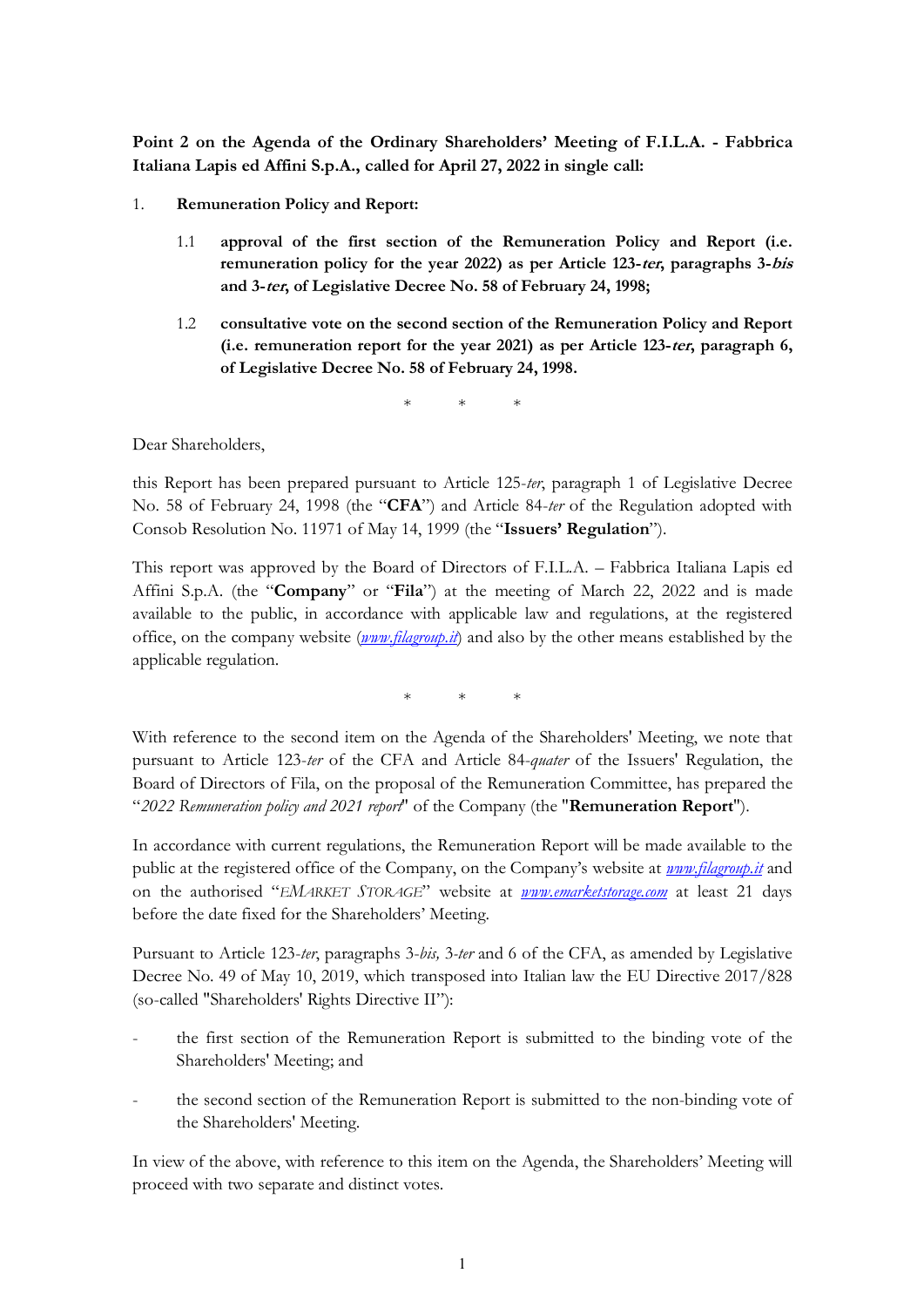\* \* \*

### **Point 2.1 of the Agenda:**

**"Approval of the first section of the Remuneration Policy and Report (i.e. remuneration policy for the year 2022) as per Article 123-ter, paragraphs 3-bis and 3-ter, of Legislative Decree No. 58 of February 24, 1998;**

The Board of Directors presents for your examination and approval, pursuant to Article 123 *ter*, paragraph 3-*bis* of the CFA, the first section of the Remuneration Report, which describes the remuneration policy for members of the Management Boards, Senior Executives and members of the Company's control boards for the year 2022, in addition to the procedures utilised for the adoption and implementation of this policy.

For information on the first section of the Remuneration Report, please refer to the full text of the Remuneration Report, which will be made available to the public in the manner and time period indicated above.

You are reminded that, pursuant to Article 123-*ter*, paragraphs 3-*bis* and 3-*ter* of the CFA, as amended by Legislative Decree No. 49 of May 10, 2019, which transposed into Italian law the EU Directive 2017/828 (so-called "Shareholders' Rights Directive II"), Shareholders will be called upon to cast a binding vote on the first section of the Remuneration Report.

\* \* \*

Dear Shareholders,

in consideration of the above, we invite you to adopt the following motion concerning the first section of the Remuneration Report:

*"The Shareholder's Meeting of F.I.L.A. - Fabbrica Italiana Lapis ed Affini S.P.A, in ordinary session, having examined section one of the Remuneration Policy and Report adopted by the Company and prepared pursuant to Articles 123-*ter *of Legislative Decree No. 58 of February 24, 1998 and 84-*quater *of the Consob Issuers` Regulation*

#### **resolves**

*1. to approve, in accordance with Article 123-ter, paragraphs 3-*bis *and 3-*ter *of Legislative Decree No. 58 of February 24, 1998, section one of the remuneration policy and report adopted by the Company and prepared pursuant to Articles 123-*ter *of Legislative Decree No. 58 of February 24, 1998 and 84-*quater *of the Consob Issuers` Regulation, which describes the remuneration policy for members of the Management Boards, Senior Executives and members of the Company's control boards for the year 2022, in addition to the procedures utilised for the adoption and implementation of this policy.*

\* \* \*

**Point 2.2. of the Agenda:**